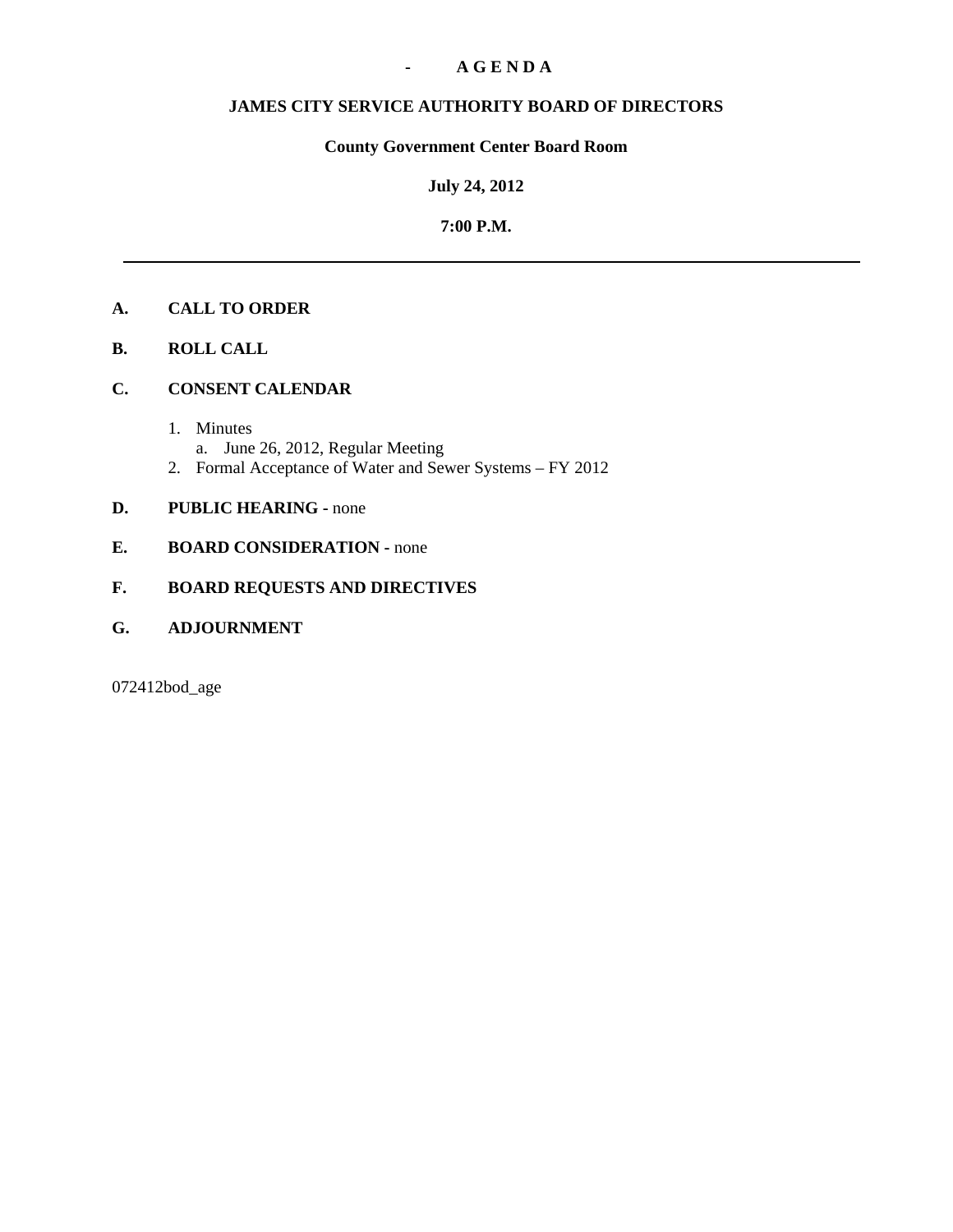# **AT A REGULAR MEETING OF THE BOARD OF DIRECTORS OF THE JAMES CITY SERVICE AUTHORITY, JAMES CITY COUNTY, VIRGINIA, HELD ON THE 26TH DAY OF JUNE 2012, AT 7:00P.M. IN THE COUNTY GOVERNMENT CENTERBOARD ROOM, 101 MOUNTSBAYROAD, JAMES CITY COUNTY, VIRGINIA.**

# **A. CALL TO ORDER**

## **B. ROLLCALL**

James G. Kennedy, Chairman James 0. Icenhour, Jr., Vice Chairman Mary K. Jones W. Wilford Kale, Jr. John J. McGlennon

Robert C. Middaugh, Secretary Leo P. Rogers, County Attorney Larry M. Foster, General Manager

## **C. CONSENT CALENDAR**

Mr. Kale made a motion to approve the Consent Calendar.

The motion passed by a unanimous voice vote.

- 1. Minutes a. May 22,2012, Regular Meeting
- 2. Grant Award- Wellhead Protection Virginia Department of Environmental Quality and Virginia Department of Health- \$15,000

## **RESOLUTION**

## GRANT AWARD- WELLHEAD PROTECTION- VIRGINIA DEPARTMENT OF

### ENVIRONMENTAL QUALITY AND VIRGINIA DEPARTMENT OF HEALTH- \$15,000

- WHEREAS, the James City Service Authority (JCSA) has been awarded a Wellhead Protection Grant by the Virginia Department of Environmental Quality and the Virginia Department of Health in the amount of\$15,000; and
- WHEREAS, the funds are to be used to properly abandon old, unused wells through the JCSA's Cap It Well Abandonment Program; and
- WHEREAS, the grant requires no match.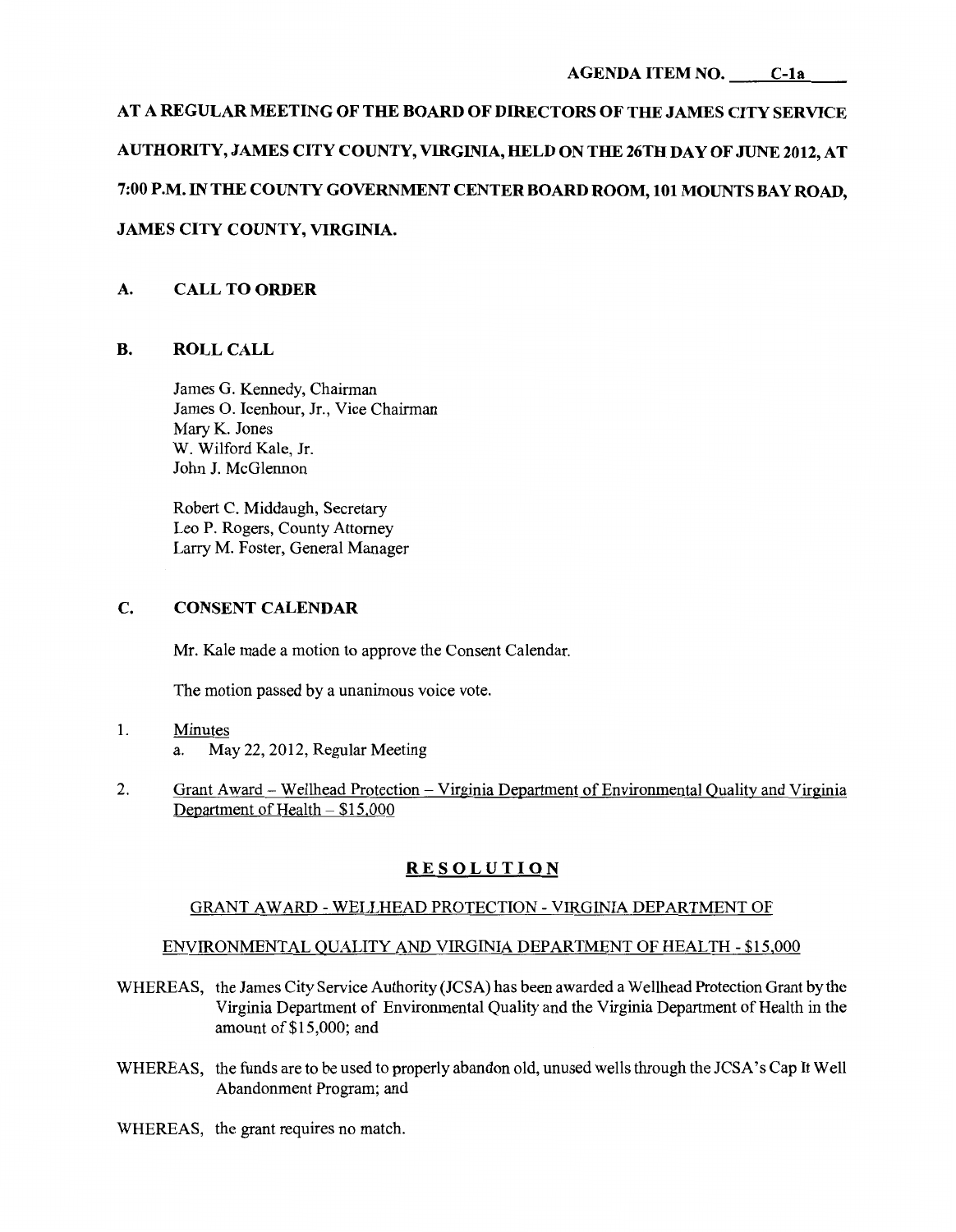# **AT A REGULAR MEETING OF THE BOARD OF DIRECTORS OF THE JAMES CITY SERVICE AUTHORITY, JAMES CITY COUNTY, VIRGINIA, HELD ON THE 26TH DAY OF JUNE 2012, AT 7:00P.M. IN THE COUNTY GOVERNMENT CENTER BOARD ROOM, 101 MOUNTS BAY ROAD, JAMES CITY COUNTY, VIRGINIA.**

# **A. CALL TO ORDER**

## **B. ROLLCALL**

James G. Kennedy, Chairman James 0. Icenhour, Jr., Vice Chairman Mary K. Jones W. Wilford Kale, Jr. John J. McGlennon

Robert C. Middaugh, Secretary Leo P. Rogers, County Attorney Larry M. Foster, General Manager

# **C. CONSENT CALENDAR**

Mr. Kale made a motion to approve the Consent Calendar.

The motion passed by a unanimous voice vote.

- 1. Minutes a. May 22, 2012, Regular Meeting
- 2. Grant Award Wellhead Protection Virginia Department of Environmental Quality and Virginia Department of Health- \$15,000

# **RESOLUTION**

## GRANT AWARD- WELLHEAD PROTECTION- VIRGINIA DEPARTMENT OF

## ENVIRONMENTAL QUALITY AND VIRGINIA DEPARTMENT OF HEALTH- \$15,000

- WHEREAS, the James City Service Authority (JCSA) has been awarded a Wellhead Protection Grant by the Virginia Department of Environmental Quality and the Virginia Department of Health in the amount of \$15,000; and
- WHEREAS, the funds are to be used to properly abandon old, unused wells through the JCSA's Cap It Well Abandonment Program; and
- WHEREAS, the grant requires no match.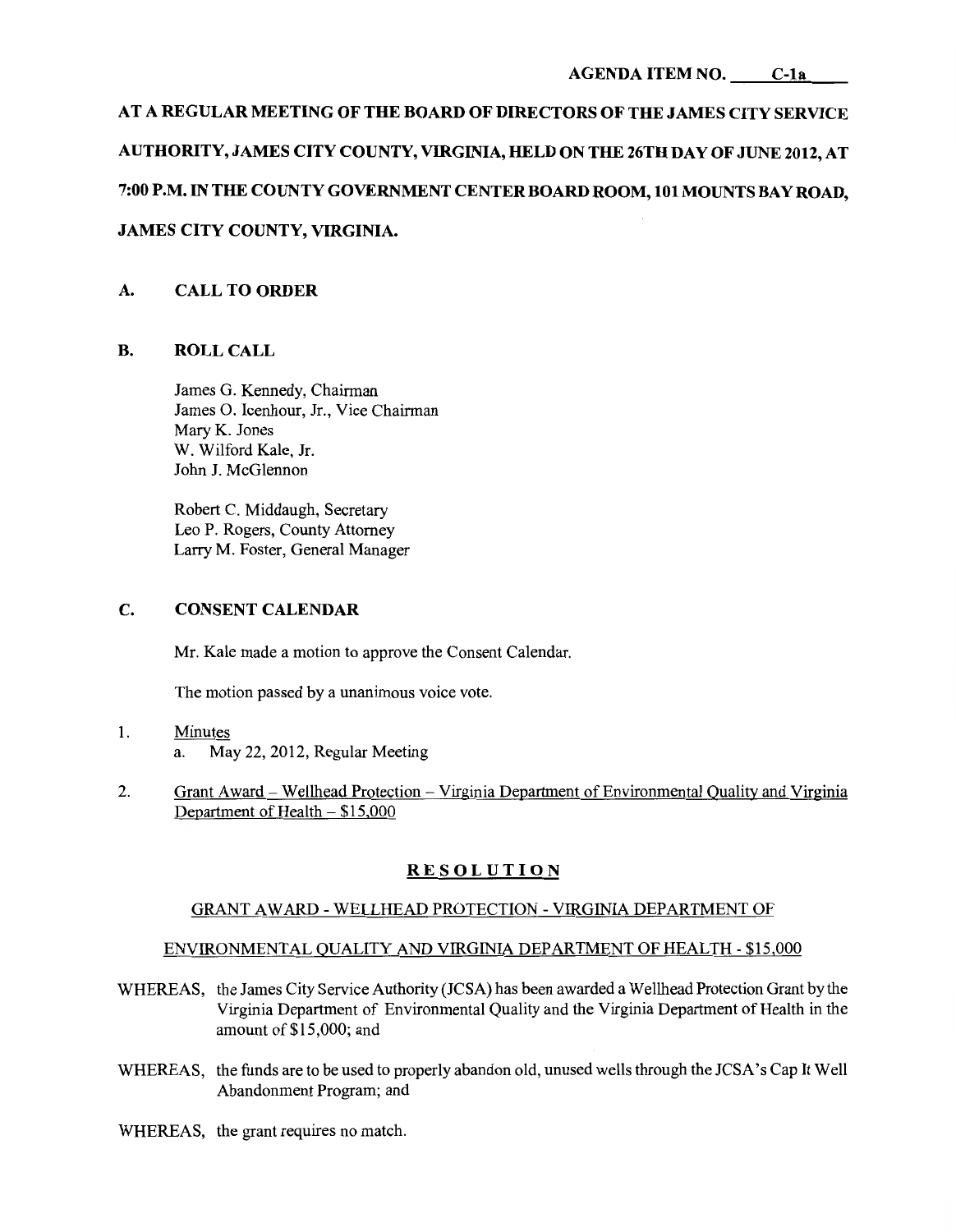NOW, THEREFORE, BE IT RESOLVED that the Board of Directors of the James City Service Authority, James City County, Virginia, hereby authorizes the following budget appropriation to the Water **Fund:**  $\qquad \qquad$ 

Revenue:

÷

| Wellhead Protection Grant $-$ FY 2013 | \$15,000 |
|---------------------------------------|----------|
| Expense:                              |          |

Cap It Well Abandonment Program  $-$  FY 2013  $\qquad \qquad$ \$15,000

## 3. Appropriation – Hurricane Irene –  $$378,639$

#### **RESOLUTION**

#### APPROPRIATION- HURRICANE IRENE- \$378,639

- WHEREAS, James City Service Authority (JCSA) has received reimbursement from its insurance carrier and expects to receive reimbursement from the Federal Emergency Management Agency (FEMA) totaling \$378,639 for Hurricane Irene related damage costs.
- NOW, THEREFORE, BE IT RESOLVED by the Board of Directors of the James City Service Authority, James City County, Virginia, that the FY 12 Operating Budget be amended and said funds appropriated as shown below:

Revenues:

| <b>Federal Government</b> | \$191,841 |
|---------------------------|-----------|
| <b>State Government</b>   | 38,368    |
| Fund Balance              | 25,579    |
| <b>Insurance Proceeds</b> | 122,851   |
| Total:                    | \$378,639 |
|                           |           |

Expenditures:

| Administrative Fund-Operating and Maintenance | \$59,774  |
|-----------------------------------------------|-----------|
| Water Fund-Operating and Maintenance          | 15:297    |
| Sewer Fund-Operating and Maintenance          | 303,568   |
| Total:                                        | \$378,639 |

## **D. PUBLIC HEARING-** None

## **E. BOARD CONSIDERATION-** None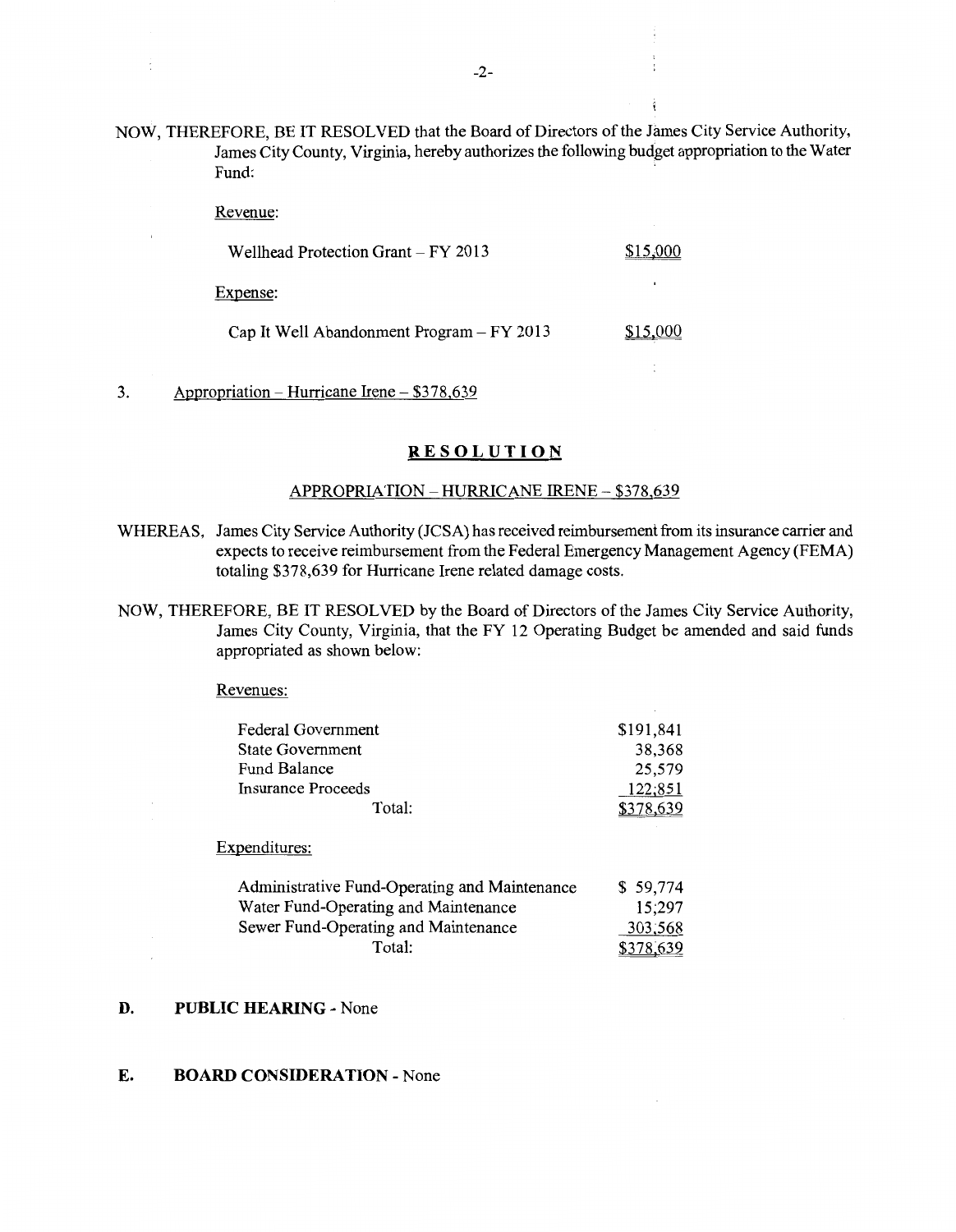#### **F. BOARD REQUESTS AND DIRECTIVES**

Mr. Icenhour questioned Mr. Foster as to James City Service Authority's (JCSAs) funding sources. Mr. Icenhour stated that the JCSA has two sources of funding. He stated that the Authority receives no money from the County. He stated that the Authority receives no tax money. He stated that money comes from water customers, sewer customers, and connection fees.

Mr. Foster stated that was correct.

Mr. Icenhour stated that the only money the Authority could ever get, outside of what it receives from its customers, would be from a grant. Mr. Icenhour stated that grants are very difficult to get.

Mr. Foster stated that with the median household income for James City County, grants were difficult to obtain. Mr. Foster stated that another revenue source was interest on a \$30 million fund balance.

Mr. Icenhour stated that the Authority is operating under a consent agreement that the Authority is going to have to pay for. He stated that the Board can have discussion on how to pay for it either out of current income on a pay as you go basis or whether to pay for it with debt service by issuing bonds. He stated that ultimately, whatever the Board decides, it will be paid for by the consumer.

Mr. Foster stated that was correct.

Mr. Icenhour stressed that the Consent Order is not optional. He stated that it is a legal obligation that the County has to fulfill. He stated that if we fail to do so, not only will the JCSA be held liable, but each Director can be personally held accountable.

Mr. Foster stated that was correct. Mr. Foster stated that the General Manager can also be personally held accountable.

Mr. Icenhour stated that he feels it is important for the public to understand the situation that the County is in. He stated that he does not like raising rates; however, the way the Consent Order is constructed, the County does not have a choice in this matter to meet the legal obligations.

Mr. Kale asked if the County borrowed money for the project would the payback still have to come from user fees.

Mr. Foster stated that it would increase the overall operating costs to incur the debt and the revenues to cover the additional expenditures would have to come from the customers.

#### **G. ADJOURNMENT**

Mr. Kale made a motion to adjourn the meeting.

The motion passed by a unanimous voice vote.

Mr. Kennedy adjourned the Board until July 24, 2012, at 7 p.m.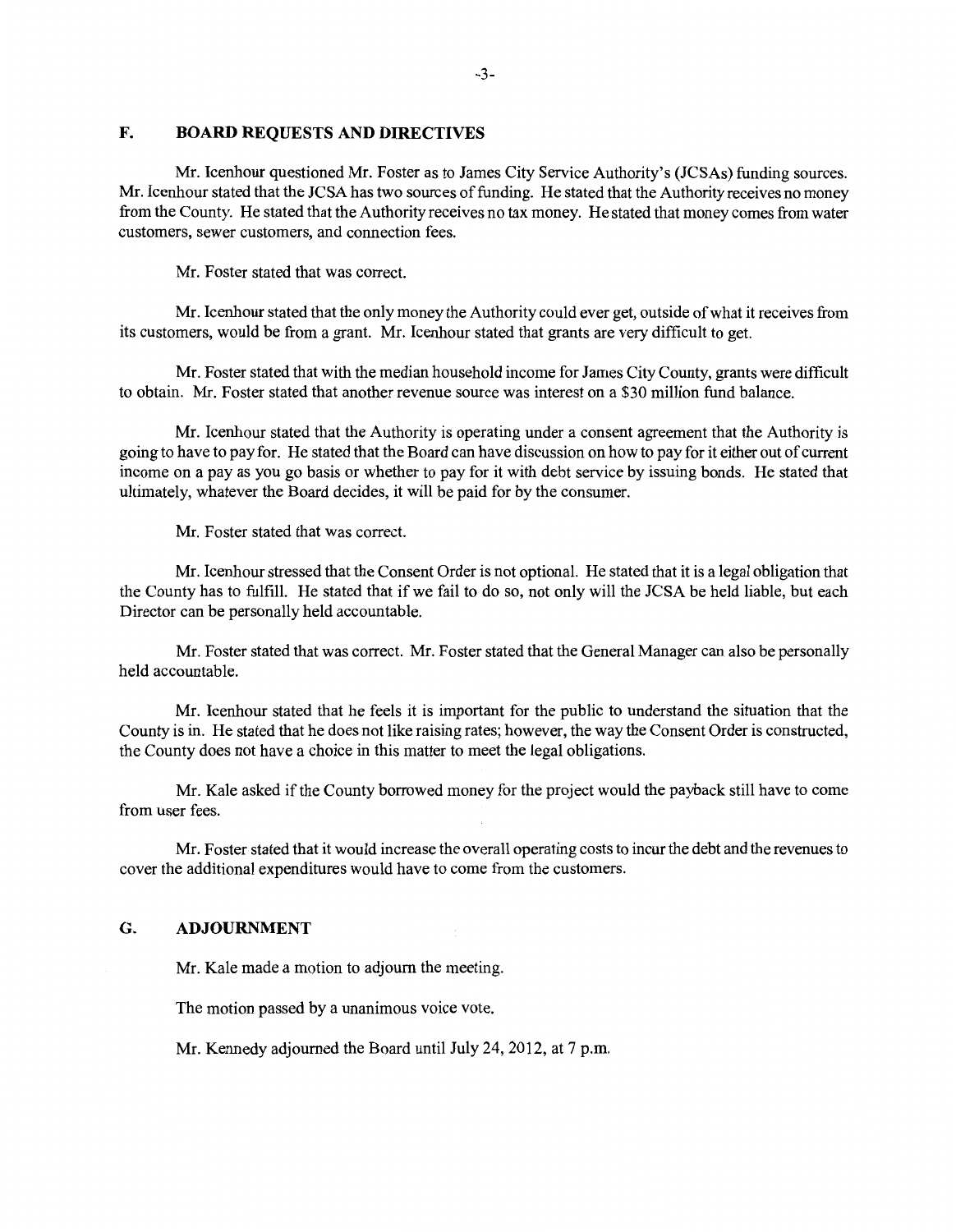und  $\overline{\mathcal{C}}$  $\overline{\mathcal{L}}$ Robert C. Middaugh<br>Secretary to the Board

 $\bar{z}$ 

0626112bod\_min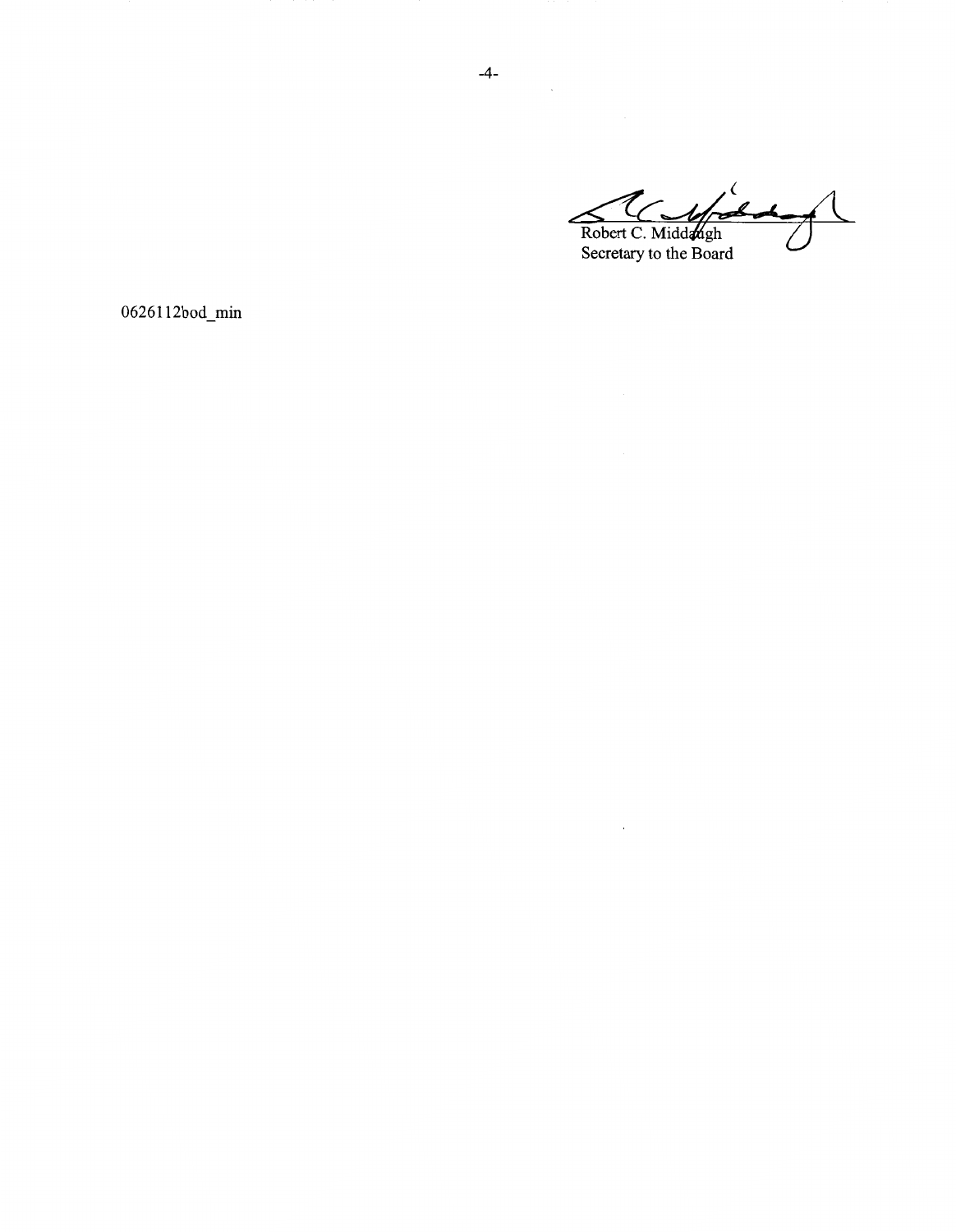#### **AGENDA ITEM NO. C-1a**

**AT A REGULAR MEETING OF THE BOARD OF DIRECTORS OF THE JAMES CITY SERVICE AUTHORITY, JAMES CITY COUNTY, VIRGINIA, HELD ON THE 26TH DAY OF JUNE 2012, AT 7:00 P.M. IN THE COUNTY GOVERNMENT CENTER BOARD ROOM, 101 MOUNTS BAY ROAD, JAMES CITY COUNTY, VIRGINIA.**

# **A. CALL TO ORDER**

## **B. ROLL CALL**

James G. Kennedy, Chairman James O. Icenhour, Jr., Vice Chairman Mary K. Jones W. Wilford Kale, Jr. John J. McGlennon

Robert C. Middaugh, Secretary Leo P. Rogers, County Attorney Larry M. Foster, General Manager

## **C. CONSENT CALENDAR**

Mr. Kale made a motion to approve the Consent Calendar.

The motion passed by a unanimous voice vote.

- 1. Minutes a. May 22, 2012, Regular Meeting
- 2. Grant Award Wellhead Protection Virginia Department of Environmental Quality and Virginia Department of Health – \$15,000

# **R E S O L U T I O N**

## GRANT AWARD - WELLHEAD PROTECTION - VIRGINIA DEPARTMENT OF

## ENVIRONMENTAL QUALITY AND VIRGINIA DEPARTMENT OF HEALTH - \$15,000

- WHEREAS, the James City Service Authority (JCSA) has been awarded a Wellhead Protection Grant by the Virginia Department of Environmental Quality and the Virginia Department of Health in the amount of \$15,000; and
- WHEREAS, the funds are to be used to properly abandon old, unused wells through the JCSA's Cap It Well Abandonment Program; and
- WHEREAS, the grant requires no match.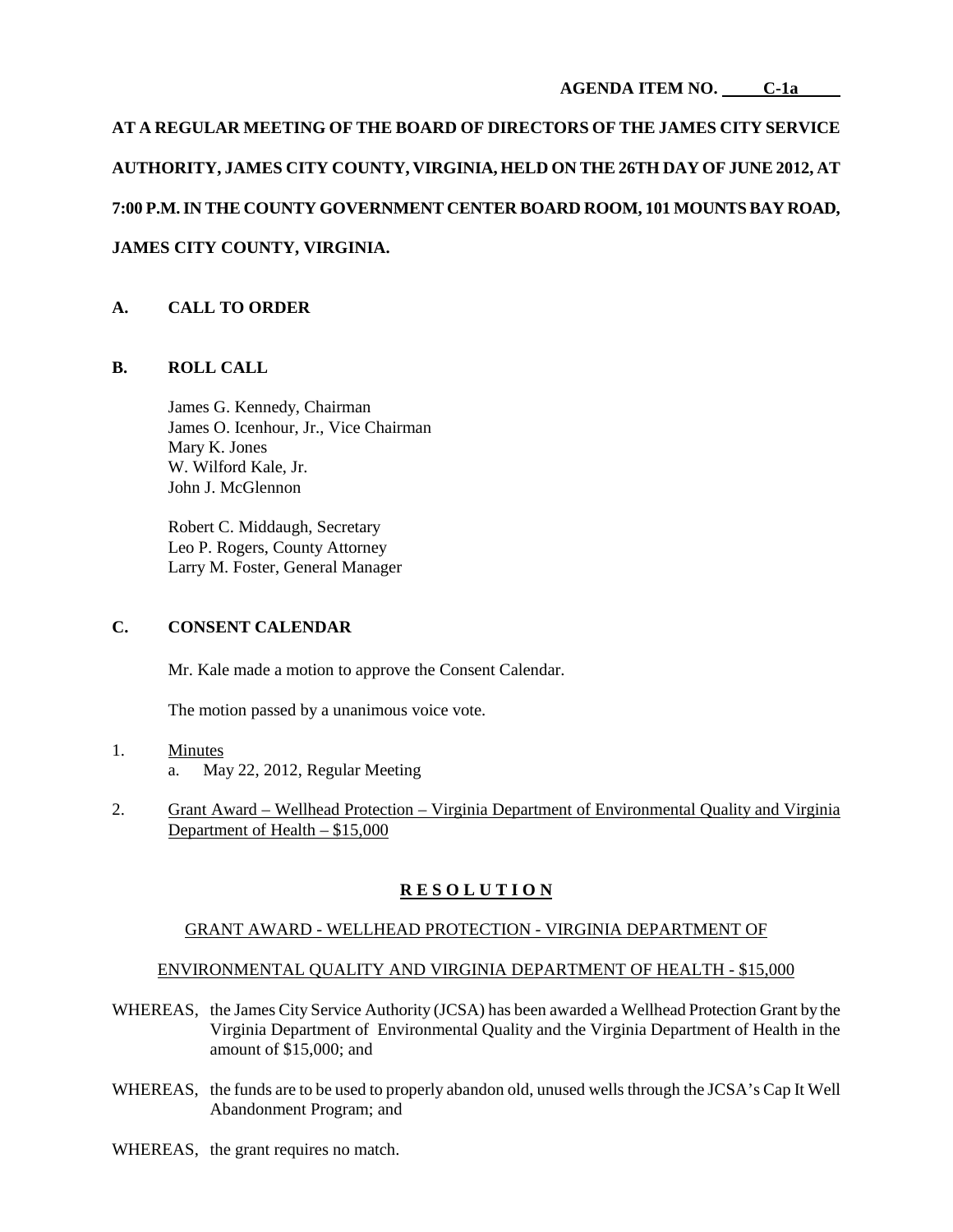NOW, THEREFORE, BE IT RESOLVED that the Board of Directors of the James City Service Authority, James City County, Virginia, hereby authorizes the following budget appropriation to the Water Fund:

Revenue:

Wellhead Protection Grant – FY 2013 \$15,000

Expense:

Cap It Well Abandonment Program – FY 2013 \$15,000

3. Appropriation – Hurricane Irene – \$378,639

## **R E S O L U T I O N**

#### APPROPRIATION – HURRICANE IRENE – \$378,639

- WHEREAS, James City Service Authority (JCSA) has received reimbursement from its insurance carrier and expects to receive reimbursement from the Federal Emergency Management Agency (FEMA) totaling \$378,639 for Hurricane Irene related damage costs.
- NOW, THEREFORE, BE IT RESOLVED by the Board of Directors of the James City Service Authority, James City County, Virginia, that the FY 12 Operating Budget be amended and said funds appropriated as shown below:

Revenues:

| <b>Federal Government</b>                     | \$191,841 |
|-----------------------------------------------|-----------|
| <b>State Government</b>                       | 38,368    |
| <b>Fund Balance</b>                           | 25,579    |
| <b>Insurance Proceeds</b>                     | 122,851   |
| Total:                                        | \$378,639 |
| Expenditures:                                 |           |
| Administrative Fund-Operating and Maintenance | \$59,774  |
| Water Fund-Operating and Maintenance          | 15,297    |
| Sewer Fund-Operating and Maintenance          | 303,568   |
| Total:                                        |           |

## **D. PUBLIC HEARING -** None

# **E. BOARD CONSIDERATION -** None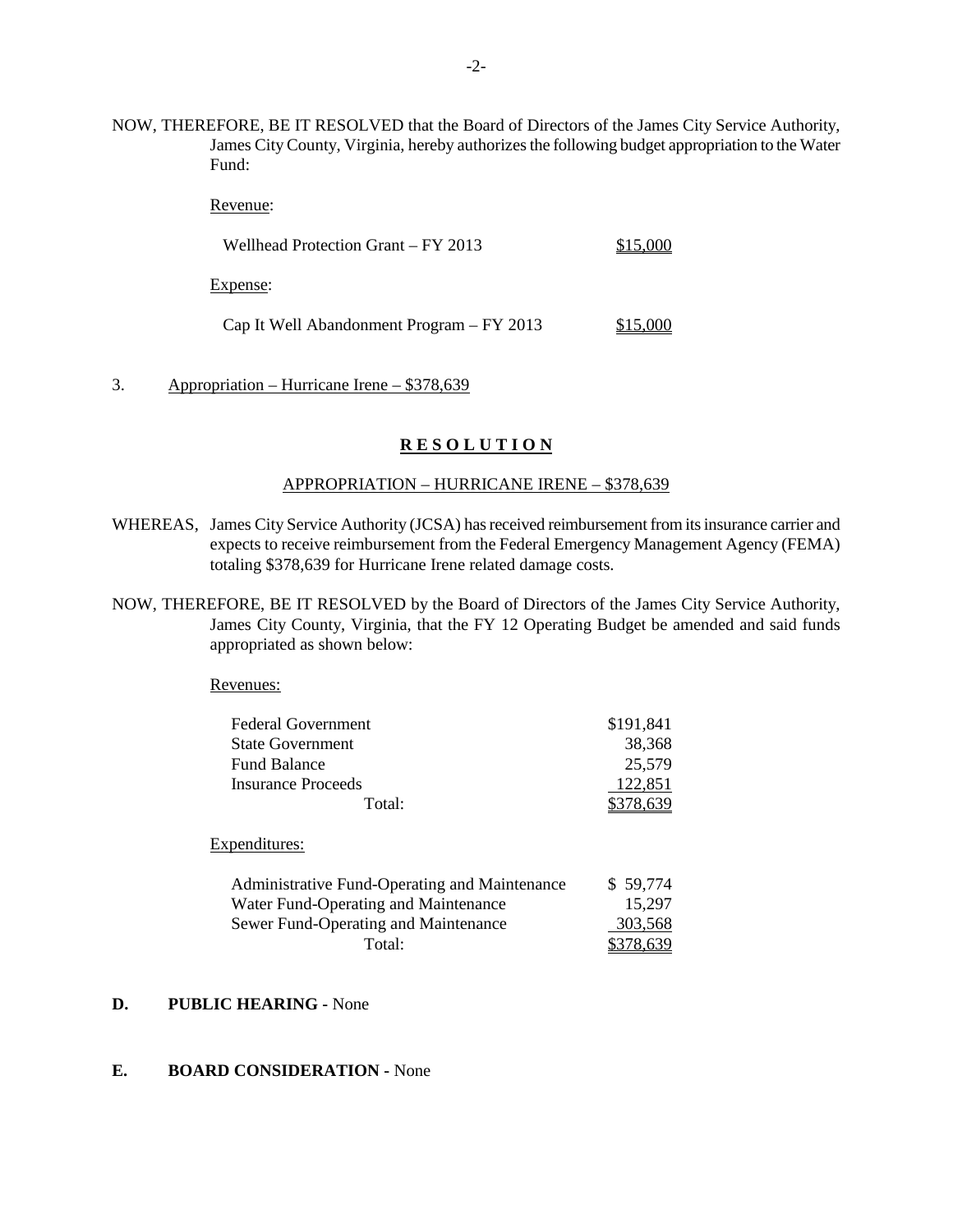#### **F. BOARD REQUESTS AND DIRECTIVES**

Mr. Icenhour questioned Mr. Foster as to James City Service Authority's (JCSAs) funding sources. Mr. Icenhour stated that the JCSA has two sources of funding. He stated that the Authority receives no money from the County. He stated that the Authority receives no tax money. He stated that money comes from water customers, sewer customers, and connection fees.

Mr. Foster stated that was correct.

Mr. Icenhour stated that the only money the Authority could ever get, outside of what it receives from its customers, would be from a grant. Mr. Icenhour stated that grants are very difficult to get.

Mr. Foster stated that with the median household income for James City County, grants were difficult to obtain. Mr. Foster stated that another revenue source was interest on a \$30 million fund balance.

Mr. Icenhour stated that the Authority is operating under a consent agreement that the Authority is going to have to pay for. He stated that the Board can have discussion on how to pay for it either out of current income on a pay as you go basis or whether to pay for it with debt service by issuing bonds. He stated that ultimately, whatever the Board decides, it will be paid for by the consumer.

Mr. Foster stated that was correct.

Mr. Icenhour stressed that the Consent Order is not optional. He stated that it is a legal obligation that the County has to fulfill. He stated that if we fail to do so, not only will the JCSA be held liable, but each Director can be personally held accountable.

Mr. Foster stated that was correct. Mr. Foster stated that the General Manager can also be personally held accountable.

Mr. Icenhour stated that he feels it is important for the public to understand the situation that the County is in. He stated that he does not like raising rates; however, the way the Consent Order is constructed, the County does not have a choice in this matter to meet the legal obligations.

Mr. Kale asked if the County borrowed money for the project would the payback still have to come from user fees.

Mr. Foster stated that it would increase the overall operating costs to incur the debt and the revenues to cover the additional expenditures would have to come from the customers.

## **G. ADJOURNMENT**

Mr. Kale made a motion to adjourn the meeting.

The motion passed by a unanimous voice vote.

Mr. Kennedy adjourned the Board until July 24, 2012, at 7 p.m.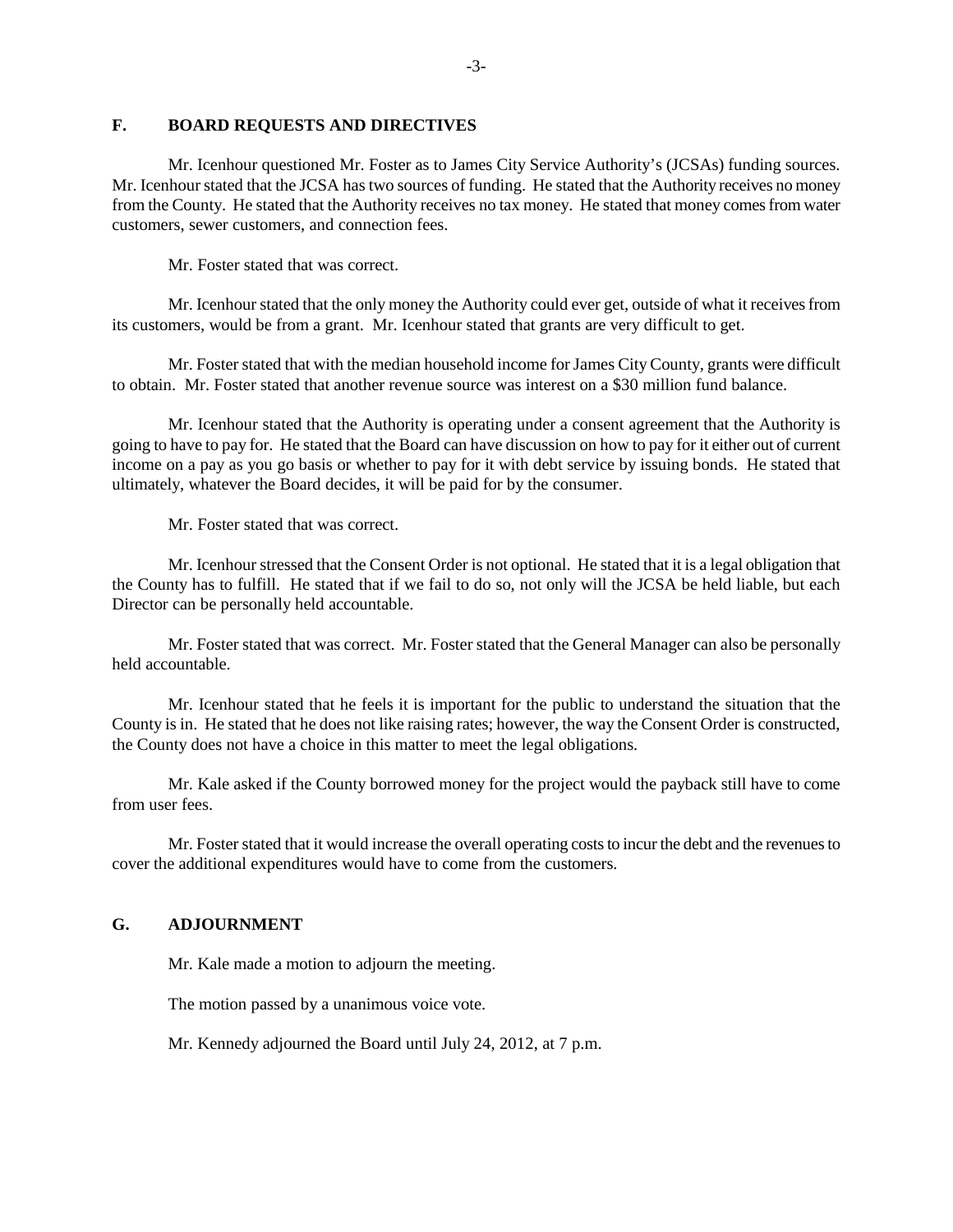Robert C. Middaugh Secretary to the Board

\_\_\_\_\_\_\_\_\_\_\_\_\_\_\_\_\_\_\_\_\_\_\_\_\_\_\_\_\_\_\_\_

0626112bod\_min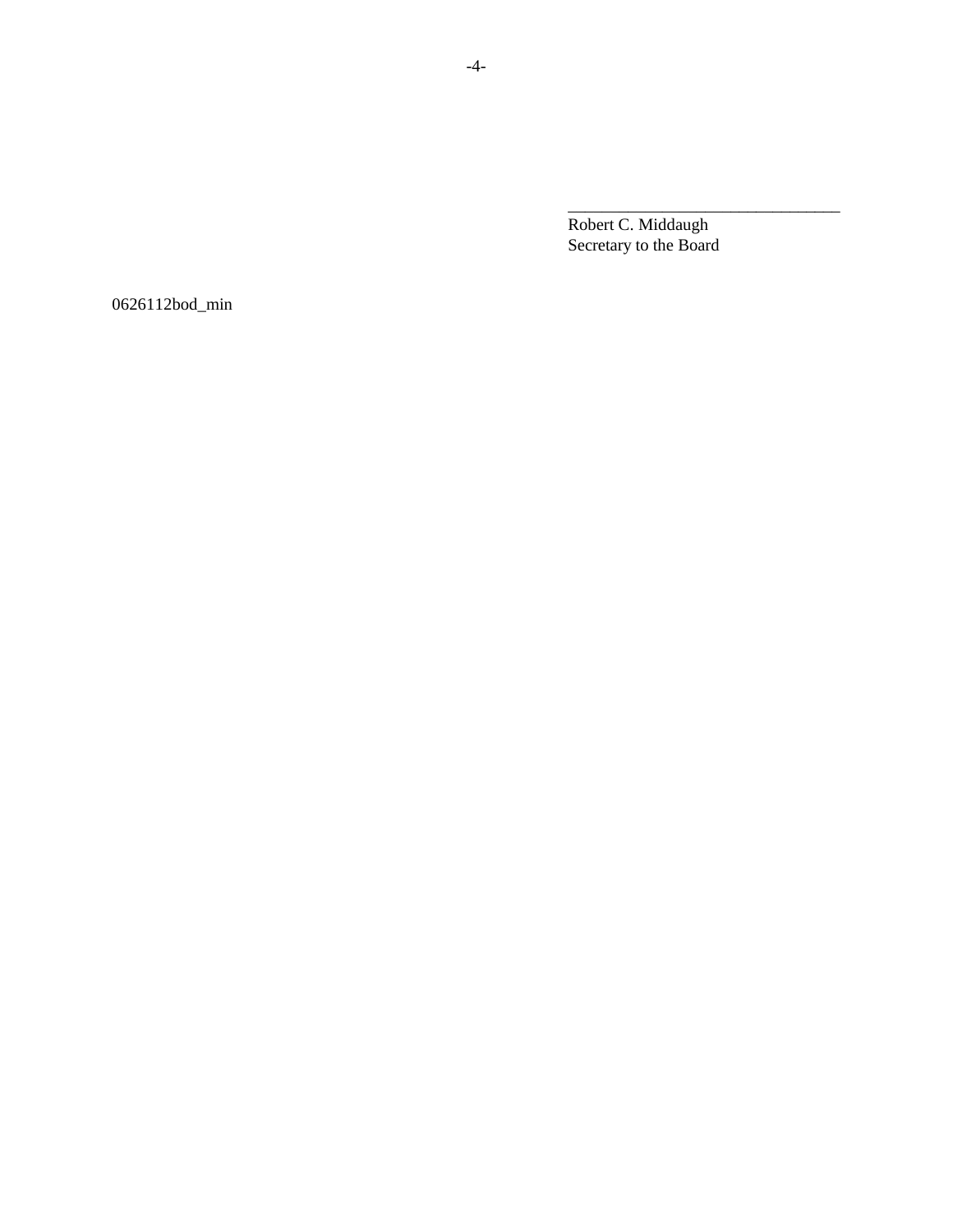## **MEMORANDUM COVER**

**Subject:** Formal Acceptance of Water and Sewer Systems - FY 2012

**Action Requested:** Shall the Board approve the resolution to accept the dedication of water and sewer systems?

**Summary:** The James City Service Authority (JCSA) takes over the maintenance and operation of water and sewer sytems from developers throughout the year. At the end of each fiscal year a summary is prepared for all those systems that have been turned over to the JCSA. This action is the formal acceptance of those systems acquired during FY 2012.

These facilities have been inspected by JCSA staff while under construction by the developer and in most cases have been providing service to JCSA customers.

Staff recommends adoption of the attached resolution.

**Fiscal Impact:** Total water system infrastructure value is \$3,907,075 and total sewer system infrastructure value is \$1,494,445.

**FMS Approval, if Applicable:** Yes  $\Box$  No

**Assistant County Administrator**

**County Administrator**

Robert C. Middaugh \_\_\_\_\_\_\_

**Attachments:**

1. Memorandum

Doug Powell \_\_\_\_\_\_\_\_

2. Resolution

**Agenda Item No.:** C-2

**Date:** July 24, 2012

FY12utilDed\_cvr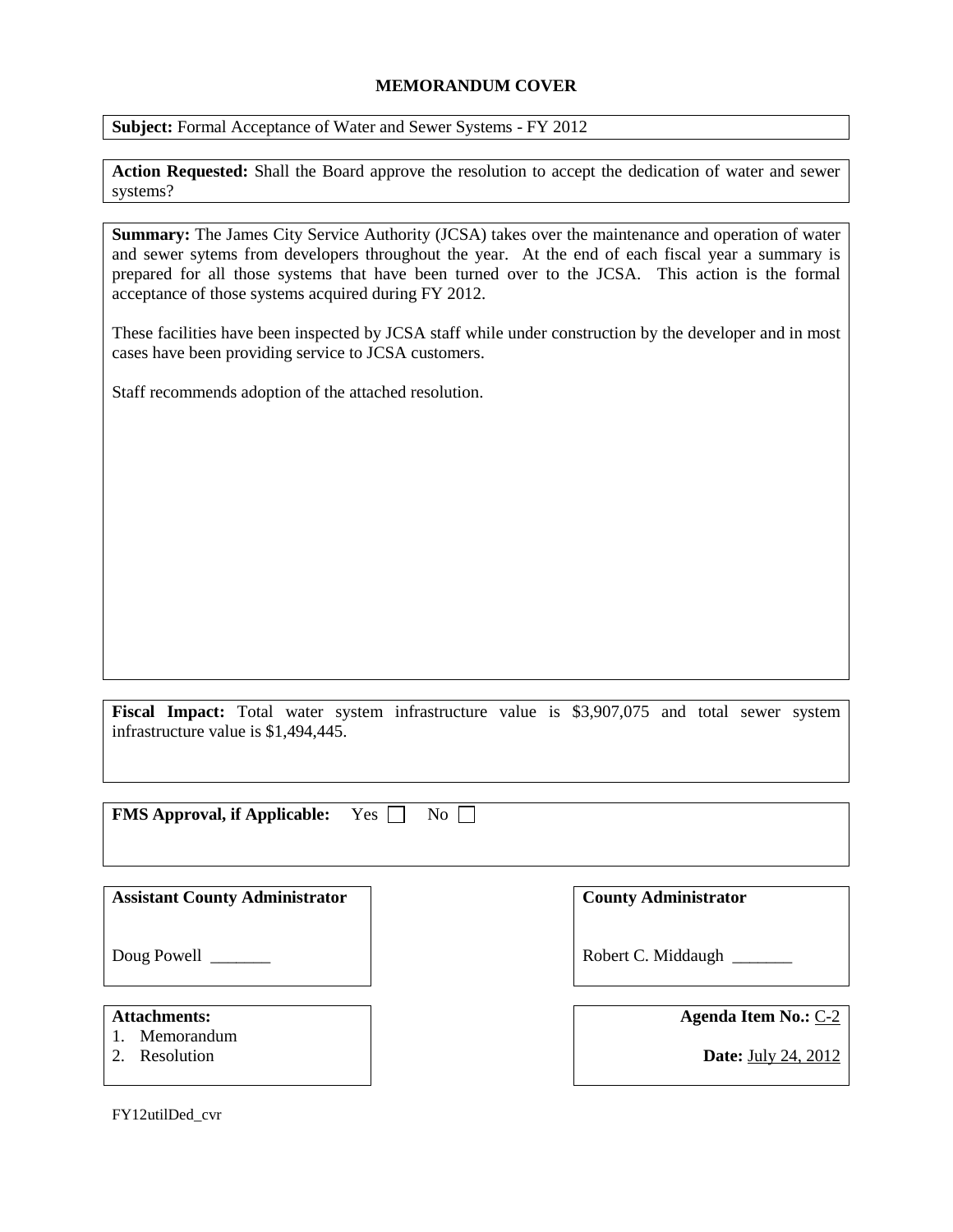## **M E M O R A N D U M**

DATE: July 24, 2012 TO: The Board of Directors FROM: Larry M. Foster, General Manager, James City Service Authority SUBJECT: Formal Acceptance of Water and Sewer Systems – FY 2012

Attached is a resolution formally accepting water and sewer systems constructed and contributed to the James City Service Authority (JCSA) by developers during FY 2012. The resolution lists the value of the infrastructure at the time of completion. The total value of \$5,401,520 will be included in the net asset calculations for the JCSA's FY 2012 Comprehensive Annual Financial Report pending the Board's acceptance of the systems. The JCSA had assets totaling \$174,440,266 as reflected in the FY 11 annual report.

Staff recommends adoption of the attached resolution accepting the dedication of the infrastructure.

James In Fister

LMF/nb FY12UtilDed\_mem

Attachment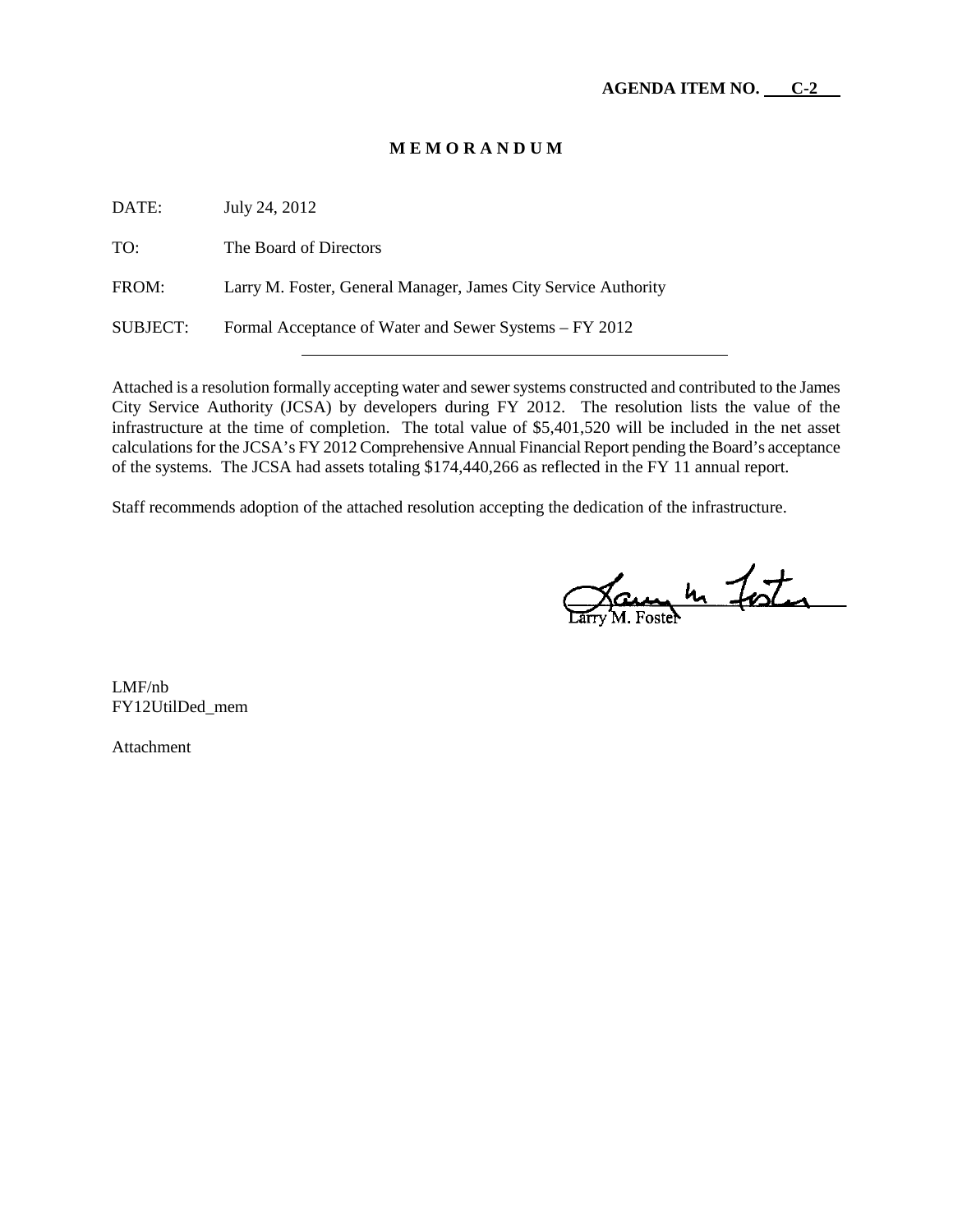## **R E S O L U T I O N**

#### FORMAL ACCEPTANCE OF WATER AND SEWER SYSTEMS – FY 2012

- WHEREAS, certain water and sewer infrastructure has been constructed by developers and dedicated to the James City Service Authority (JCSA); and
- WHEREAS, this water and sewer infrastructure has been constructed in accordance with technical requirements of the JCSA.
- NOW, THEREFORE, BE IT RESOLVED that the Board of Directors of the James City Service Authority, James City County, Virginia, does hereby formally accept the dedication of the water and sewer systems listed below, as of June 30, 2012:

#### Water Dedications

| Development                                         | Value         |
|-----------------------------------------------------|---------------|
| Colonial Heritage-Phase 3, Sections 3A/B            | \$<br>323,400 |
| CVS and Food Lion at Soap and Candle                | 85,500        |
| Fenwick Hills-Section 3                             | 137,750       |
| Jacob's Industrial Park                             | 94,680        |
| James City County Police Building                   | 59,850        |
| Liberty Ridge-Phase 1                               | 2,877,900     |
| New Town-Building 900 Expansion                     | 19,300        |
| New Town-Sections 3 and 6, Phase 8                  | 62,875        |
| Nick's Lawn and Garden Center                       | 11,120        |
| Stat Services, Inc.                                 | 51,500        |
| <b>Strawberry Plains Center</b>                     | 54,500        |
| <b>Thomas Nelson Community College</b>              | 83,650        |
| <b>Tractor Supply Company</b>                       | 32,550        |
| Zaxby's Restaurant                                  | 12,500        |
| Total:                                              | \$3,907,075   |
| <b>Sewer Dedications</b>                            |               |
| Development                                         | Value         |
| Blayton Elementary School and Hornsby Middle School | \$<br>248,000 |
| Colonial Heritage-Phase 3, Sections 3A/B            | 365,880       |
| CVS and Food Lion at Soap and Candle                | 150           |
| Fenwick Hills-Section 3                             | 250,070       |
| Jacob's Industrial Park                             | 187,500       |
| James City County Police Building                   | 2,900         |
| New Town-Sections 3 and 6, Phase 8                  | 68,535        |
| Nick's Lawn and Garden Center                       | 3,695         |
| Pocahontas Square                                   | 269,375       |
| <b>Thomas Nelson Community College</b>              | 36,575        |
| <b>Tractor Supply Company</b>                       | 37,965        |
| Zaxby's Restaurant                                  | 23,800        |
|                                                     |               |